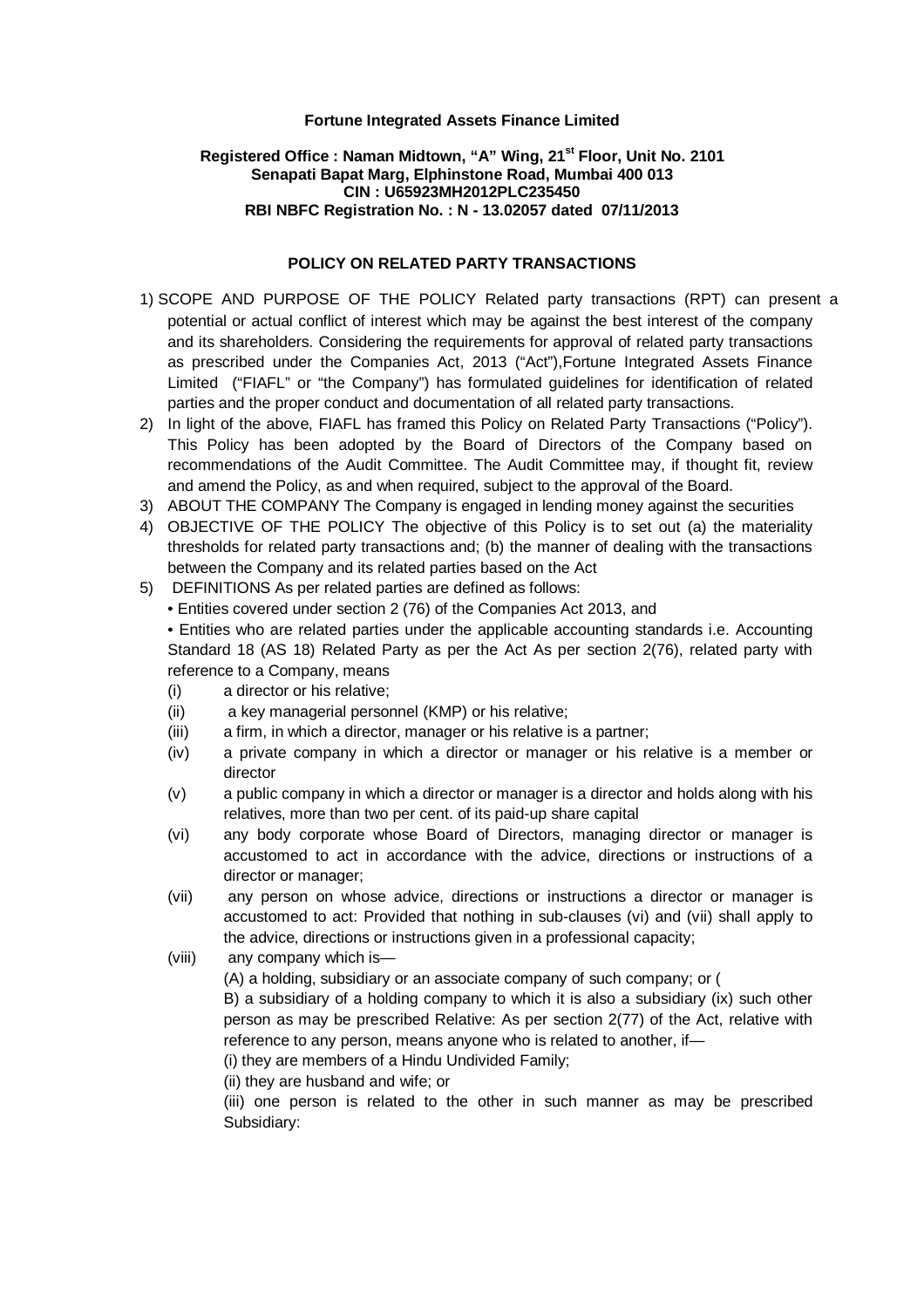### **Policy on Related Party Transactions**

As per Section 2 (87) of the Act subsidiary company or subsidiary, in relation to any other company (that is to say the holding company), means a company in which the holding company—

- (i) controls the composition of the Board of Directors; or
- (ii) exercises or controls more than one-half of the total share capital either at its own or together with one or more of its subsidiary companies:

Provided that such class or classes of holding companies as may be prescribed shall not have layers of subsidiaries beyond such numbers as may be prescribed. Explanation.—For the purposes of this clause,—

(a) a company shall be deemed to be a subsidiary company of the holding company even if the control referred to in sub-clause (i) or sub-clause (ii) is of another subsidiary company of the holding company;

(b) the composition of a company's Board of Directors shall be deemed to be controlled by another company if that other company by exercise of some power exercisable by it at its discretion can appoint or remove all or a majority of the directors;

(c) the expression "company" includes any body corporate;

(d) "layer" in relation to a holding company means its subsidiary or subsidiaries; As per section 2 (51) of the Act, Key Managerial Personnel means:

- (i) the Chief Executive Officer or the managing director or the manager;
- (ii) the company secretary;
- (iii) the whole-time director or Managing Director ;
- (iv) the Chief Financial Officer; and
- (v) such other officer as may be prescribed; Chief Executive Officer under section 2(18) means an officer of a company, who has been designated as such by it. Chief Financial Officer under section 2 (19) means a person appointed as Chief Financial Officer of the company Managing Director under section 2(54) means a director who, by virtue of the articles of a company or an agreement with the company or a resolution passed in its general meeting, or by its Board of Directors, is entrusted with substantial powers of Management of the affairs of the company and includes a director occupying the position of managing director, by whatever name called Definition of Related Party Transaction.

A related party transaction is a transfer of resources, services or obligations between a company and a related party, regardless of whether a price is charged. A transaction with a related party shall be considered material if the transaction / transactions to be entered into individually or taken together with previous transactions during a financial year, exceeds ten percent of the annual consolidated turnover of the company as per the last audited financial statements of the company. Definition of Related Party as per Accounting Standard 18: As per Paragraph 3 of Accounting Standard 18 issued by the Institute of Chartered Accountants of India, related parties are as described in (a) to (e) below:

(a) enterprises that directly, or indirectly through one or more intermediaries, control, or are controlled by, or are under common control with, the reporting enterprise (this includes holding companies, subsidiaries and fellow subsidiaries);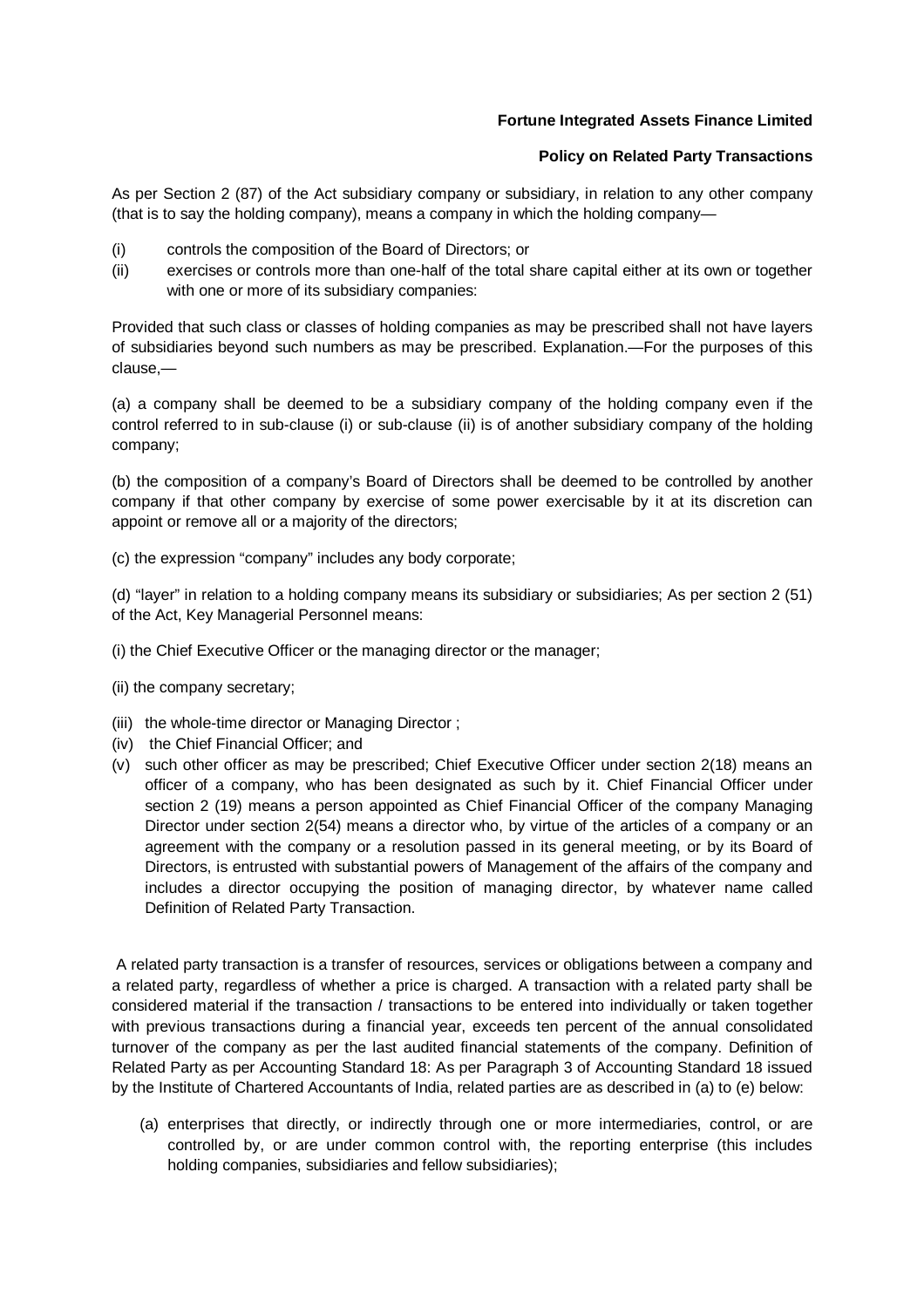### **Policy on Related Party Transactions**

(b) associates and joint ventures of the reporting enterprise and the investing party or venturer in respect of which the reporting enterprise is an associate or a joint venture;

(c) individuals owning, directly or indirectly, an interest in the voting power of the reporting enterprise that gives them control or significant influence over the enterprise, and relatives of any such individual;

(d) key management personnel and relatives of such personnel; and

(e) enterprises over which any person described in (c) or (d) is able to exercise significant influence. This includes enterprises owned by directors or major shareholders of the reporting enterprise and enterprises that have a member of key management in common with the reporting enterprise.

5) MATERIALITY THRESHOLDS The Company has fixed the materiality thresholds at 10% of the annual consolidated turnover of the company as per last audited financial statements Rule 15 of the Act also specifies the materiality limit for specific transactions that require shareholder's approval. The same are detailed in clause 6 (c).

6. MANNER OF DEALING WITH RELATED PARTY TRANSACTIONS All Related Party Transactions should be reported to the Audit Committee for approval. When required, the Audit Committee shall further refer such transactions to the Board of Directors or shareholders, in accordance with this Policy.

a) Identification of related parties The Company has formulated guidelines for identification and updating the list of related parties as prescribed under Section 2(76) of the Act read with the Rules framed there under and

b) Identification of related party transactions The Company has formulated an automated process for identification of related party transactions in accordance with Section 188 of the Act. The Company has also formulated a process for determining whether the transaction is in the ordinary course of business and at arm's length basis. For this purpose, the Company seeks external professional opinion, as necessary.

c) Procedure for approval of related party transactions (i) Approval of the Audit Committee Companies Act 2013 requirements As per section 177 of the Act, all transactions with related parties or any subsequent modification require approval of Audit Committee. SEBI requirements:

All related party transactions require prior approval of the Audit Committee. However, the Company may obtain omnibus approval from the Audit Committee for such transactions, subject to compliances with the following conditions:

The Audit Committee shall lay down the criteria for granting the omnibus approval in line with the Policy and such approval shall be applicable in respect of repetitive transactions; o The Audit Committee shall satisfy itself the need for such omnibus approval and that such approval is in the interest of the company; o The omnibus approval shall provide details of (i) the name/s of the related party, nature of transaction, period of transaction, maximum amount of transaction that can be entered into, (ii) the indicative base price / current contracted price and the formula for variation in the price if any and (iii) such other conditions as the Audit Committee may deem fit. However, in case of related party transactions which cannot be foreseen and where the above details are not available, Audit Committee may grant omnibus approval provided the value does not exceed Rs.1 crore per transaction; o The Audit Committee shall review, at least on a quarterly basis, the details of related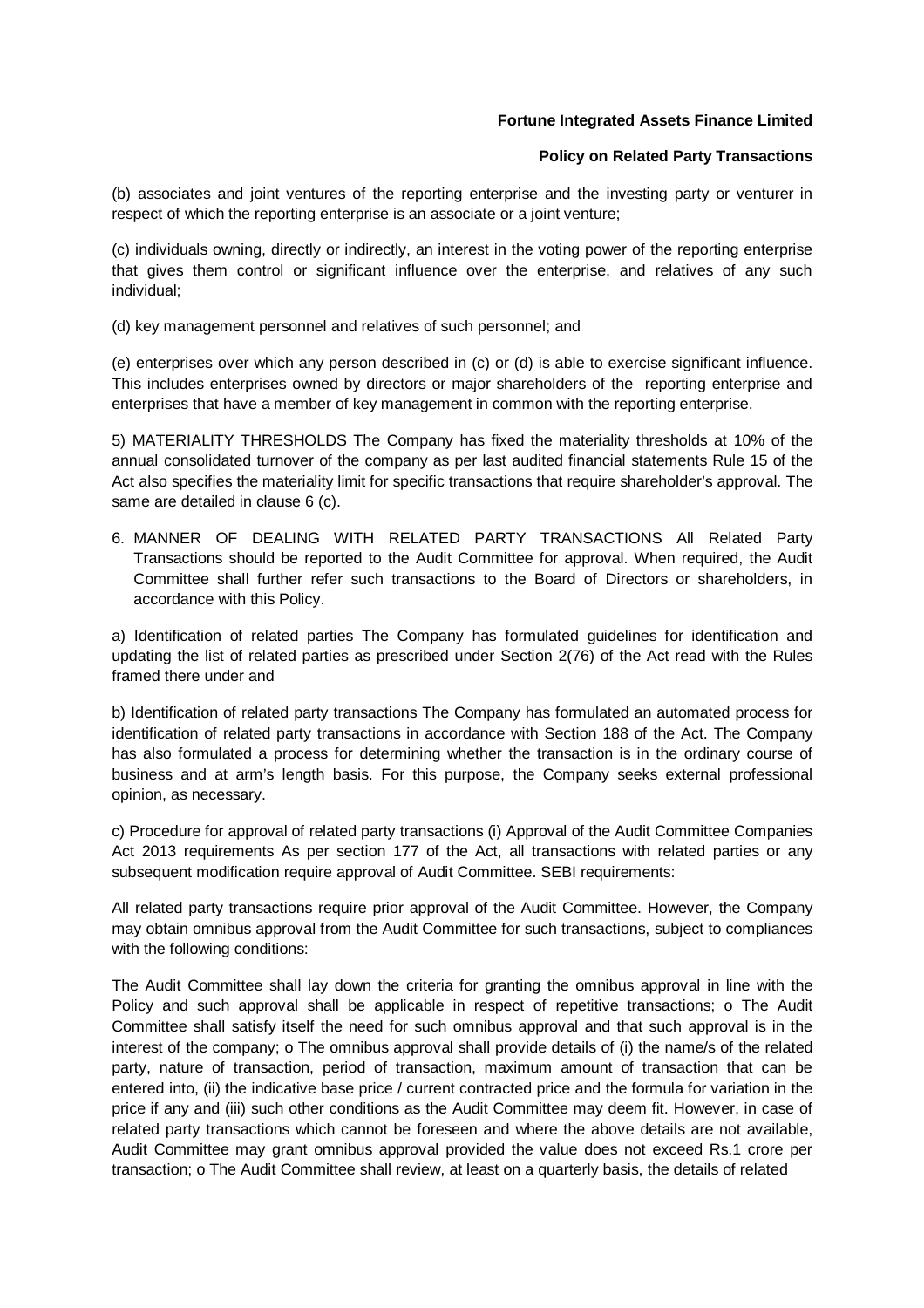### **Policy on Related Party Transactions**

party transactions entered into by the company pursuant to each of the omnibus approval given; o Such omnibus approval shall be valid for 1 year. Provided that none of the above is for transactions entered into between a holding company and its wholly owned subsidiary whose accounts are consolidated with such holding company and placed before the shareholders at the general meeting for approval. (ii) Approval of the Board of Directors Section 188 of the Act specifies certain kinds of transactions which, if they are not in the ordinary course of business or not at arm's length basis, are placed before the Board for its approval. In addition to the above, the following kinds of transactions with related parties are also placed before the Board for its approval: o Transactions which may be in the ordinary course of business and at arm's length basis, but which are as per the policy determined by the Board from time to time (i.e. value threshold and/or other parameters) require Board approval in addition to Audit Committee approval; o Transactions in respect of which the Audit Committee is unable to determine whether or not they are in the ordinary course of business and/or at arm's length basis and decides to refer the same to the Board for approval; o Transactions which are in the ordinary course of business and at arm's length basis, but which in Audit Committee's view requires Board approval. o Transactions meeting the materiality thresholds laid down Clause 5 of the Policy, which are intended to be placed before the shareholders for approval. (iii) Approval of the Shareholders of the Company Companies Act 2013 requirements The circular issued by the MCA on 14 August 2014 has made amendments to the first proviso to sub-section (1) of section 188. Based on the amendment, a special resolution where no related party interested in the contract/transaction can vote is required for non-arm's length transactions or transactions not in the ordinary course of business where the following transaction limits are exceeded:

• Sale or purchase of goods exceeds 10 percent of turnover or INR 1 million, whichever is lower

• Sale or purchase of property of any kind, exceeds 10 percent of net worth or INR 1 million, whichever is lower

• Leasing of property of any kind exceeds 10 percent of turnover or 10 percent of net worth or INR 1 million, whichever is lower

• Availing or rendering of any service exceeds 10 percent of turnover or INR 5 million, whichever is lower

• Appointment to any office or place of profit in company, subsidiary or associate where the monthly remuneration>INR 250,000

• Remuneration for underwriting subscription of any securities or derivatives>one percent of net worth. Applies to transaction or transactions to be entered into either individually or taken together with the previous transactions during a financial year. These thresholds have to be evaluated for each category of transactions enlisted above for each related party.

All the transactions with related parties exceeding the materiality thresholds, laid down in Clause 5 of the Policy are placed before the shareholders for approval. For this purpose, all entities falling under the definition of related parties shall abstain from voting irrespective of whether the entity is a party to the particular transaction or not. Arm's Length Transaction means a transaction between two related parties that is conducted as if they were unrelated, so that there is no conflict of interest. Ordinary Course of Business means a transaction which is carried in the normal course of business envisaged in accordance of Memorandum of Association (MoA) and Articles of Association (AoA) as amended from time to time or historical practice with a pattern of frequency or common commercial practice or meets any other parameters/criteria as decided by the Board or Audit Committee.